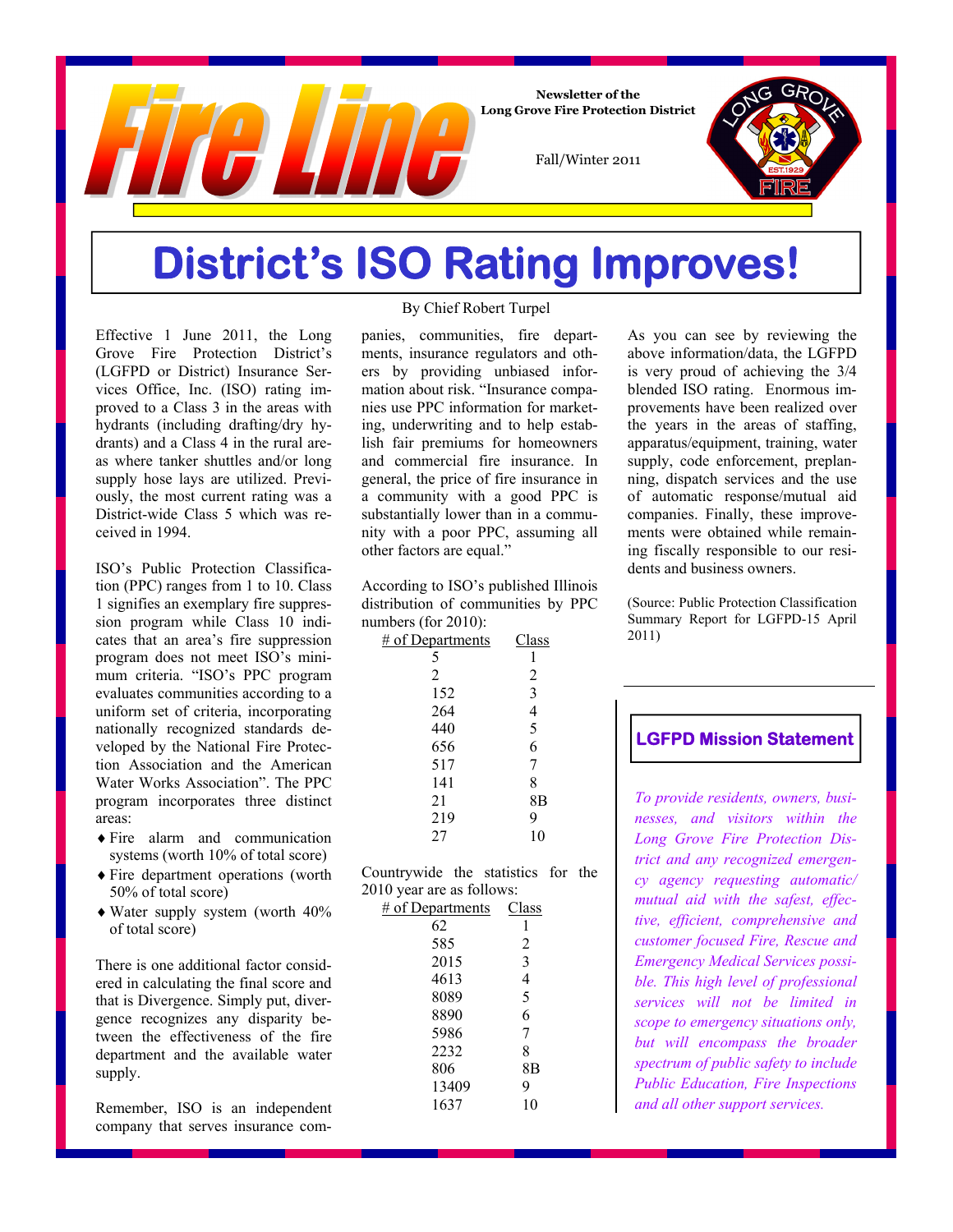# **Fire Prevention Bureau Overview**

It occurred to me when I sat down to write for this issue of Fire Line that now might be a good time to explain briefly what the Long Grove Fire Prevention Bureau (Bureau) does and why it is such an important part of LGFPD. Most people know that the Bureau is responsible for performing fire inspections on all buildings within the District (except for single family homes). The Bureau however, also has many other responsibilities which may not be as well known. An incomplete list of Bureau activities would include the already mentioned fire inspections, as well as:

- Plan reviews (and inspections) on all commercial constructions, to insure code compliance with a myriad of applicable codes.
- Plan reviews (and inspections) on all residential constructions and remodeling involving residential sprinkler systems. These have been a Village of Long Grove and LGFPD requirement since 1988.
- The investigation of all fires large and small, to determine (if possible) and document, their origin and cause.
- The maintenance and updating of District records pertaining to ownership and contact information of all buildings and businesses.
- The maintenance and updating of Pre-Plan maps, sketches and information that fire and ambulance companies use when responding to emergencies.
- The maintenance and updating of all records pertaining to the annual testing of fire notification and suppression (fire alarms and fire sprinkler) systems. As well as mandating and inspecting any required repairs or alterations for these systems.
- The updating and enforcement of District rules, ordinances, and records pertaining to open burning. As well as the regulation and inspection of any open burning events within the District.
- Providing fire and life safety education to both District staff and the public, especially residents of the District.
- Performing home fire safety assessments, on an advisory basis, at the invitation of homeowners within the District.

By Inspector Walt Lovelady

 $\bullet$  Inspections relating to temporary displays and tents during outdoor events and festivals within the District.

The mission of the Bureau is safety. This we provide in two places. First, to the citizens and residents, directly through education in any number of on-going programs and initiatives such as the E.D.I.T.H (Exit Drills In The Home) Program and by insuring that buildings are constructed and maintained in compliance with applicable safety codes and standards. Then, on a continuing basis, by requiring through inspections, that exits remain clear and suppression and notification systems are tested and maintained to insure that they will function correctly in the event of an emergency.

The other very important way that the Bureau contributes to raise the overall level of safety within the District is to our own firefighters. In an article by Ron Kanterman, the February 2, 2011 issue of Fire Engineering Magazine states unequivocally, "Fire Prevention Saves Firefighter Lives." The article continues, "Almost any code enforcement action taken while conducting fire inspections will have a positive impact on firefighter safety." The reasons for this are many but the two that stand out most are: (1) All inspection and enforcement activities that increase the likelihood that early notification (fire alarm) systems activate correctly would increase the probability that emergency responders arrive at the scene well prior to critical (and life threatening) events such as a "flashover." Interventions made prior to this time, when all combustibles reach ignition temperature simultaneously, may delay or even eliminate this deadly occurrence and allow extinguishment of the fire when it is much smaller. This benefits not only the fire crews but also the building owners or residents by allowing much less damage from the fire itself and from firefighting operations. In a similar way, regular inspection, testing, and maintenance of installed suppression systems (fire sprinklers) would go a long way toward guaranteeing their timely performance in the event of a fire. A timely and correct response by fire sprinkler systems, either residential or commercial, provides the emergency responders with a much better, safer *(Continued on page 4)*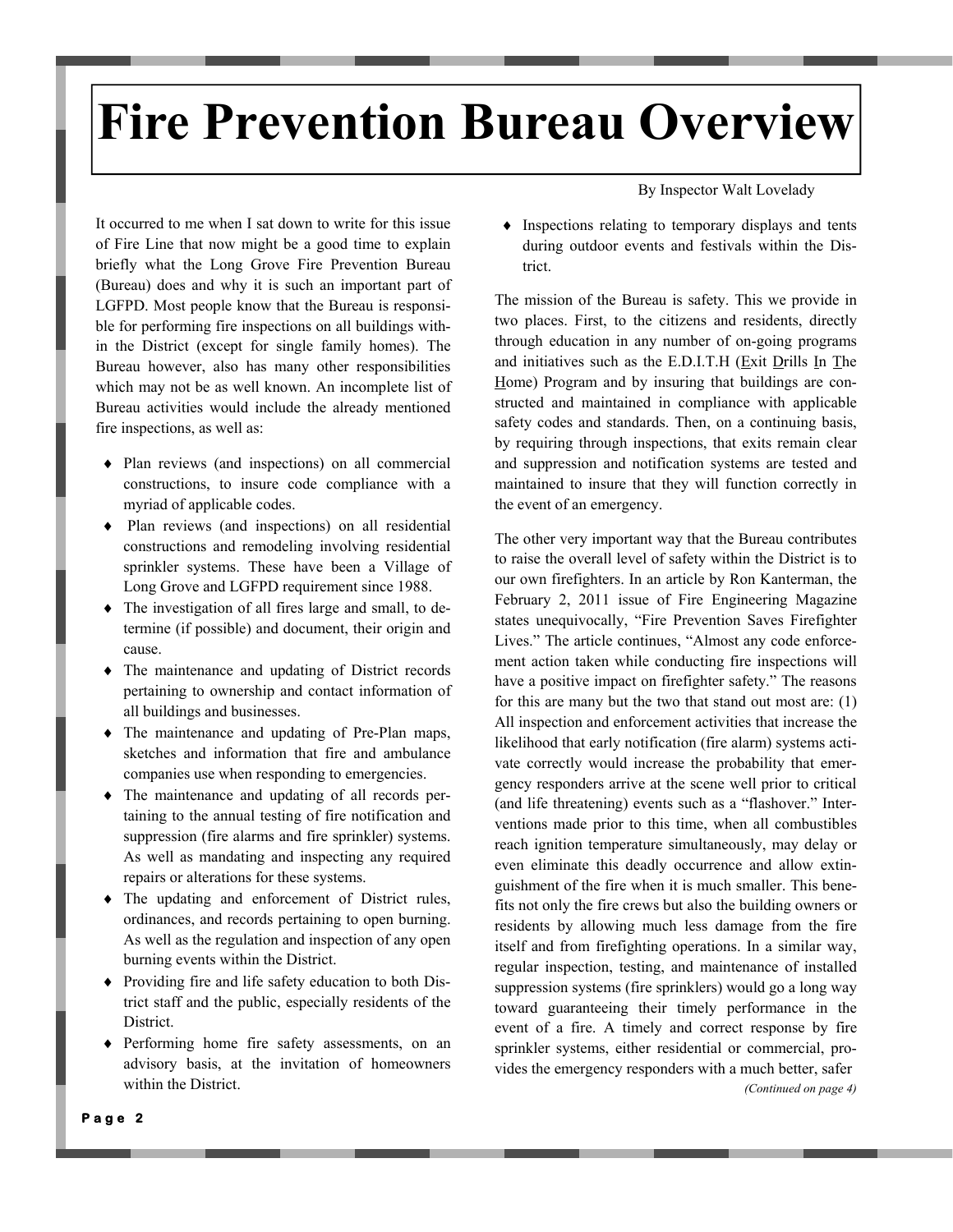### **Car Safety: Do You Know What To Do?**

By: Firefighter/Paramedic Katie Hayes

Imagine you are driving home from work, distracted because of the long stressful day that you have had. You just picked up the kids from school and they begin fighting in the back seats. You turn around to try to calm everyone in the car down when suddenly the traffic light



turns red and the cars in front of you have stopped. Realizing it too late, you can't stop soon enough and rear-end the car in front of you. The airbags go off, your cell phone flies through the air, the children's backpacks spill everywhere and in a matter of seconds your car ride home has taken a horrible turn for the worse. After calming down you realize that you

have just been involved in a car accident. Would you know what to do after the fact? Who should you call if someone is injured? Do you get out of your car? These are a few questions that everyone should have an idea on how to answer.

The most important issue to remember is how to prevent

car accidents from the beginning. Before you even turn on your vehicle make sure everyone in the car is wearing the proper safety equipment and is aware of the situation. No matter where you are sitting in the car everyone should have a seat belt on, or be strapped into a child car seat. Seat belts have saved more



than 13,000 lives each year. Make sure your surroundings are clear, inside and outside. Don't play loud distracting music, and if possible turn your cell phone off, so you are not tempted to talk or text on your phone causing a distraction. Your chance of getting into a car crash while talking on a cell phone increases by 400 percent. While you are driving focus on what you are doing, avoid using cell phones, reading maps or GPS devices. If you are a passenger do not attempt to distract the driver.

Unfortunately accidents occur, and we can all help keep

the situation calmer if we all educate ourselves on what to do. If you are involved in an accident, you should immediately place your vehicle in park and shut it off. If you have access to a phone or someone near you does, contact 9-1-1. Whether you are injured or not 9-1-1, will be able

to dispatch both the fire and police departments. Try to find out as best as possible your location and closest major intersections. This will help the appropriate emergency vehicles find where you are. Unless it is unsafe always stay in your vehicle. This will help from causing more accidents,



and it keeps you and your loved ones safe if you are injured.

Once the police and fire department arrive on the scene, try to stay as calm as possible. Explain to them everything that you remember. Whether it was your fault or not, they need to know what happened in order to provide proper emergency care for those that may be injured. If you need to be transported to the nearest hospital for further emergency treatment, the police on scene will assist in the towing of your vehicle and inform loved ones on scene what hospital you will be transported to. It is always recommended that anyone who is injured be evaluated further at the hospital.

If you have any further questions please feel free to contact the Long Grove Fire Protection District. Also, the fire department offers free car seat inspections and installations; contact Firefighter/Paramedic Jason Mosier at 847- 634-3143 to make an appointment.

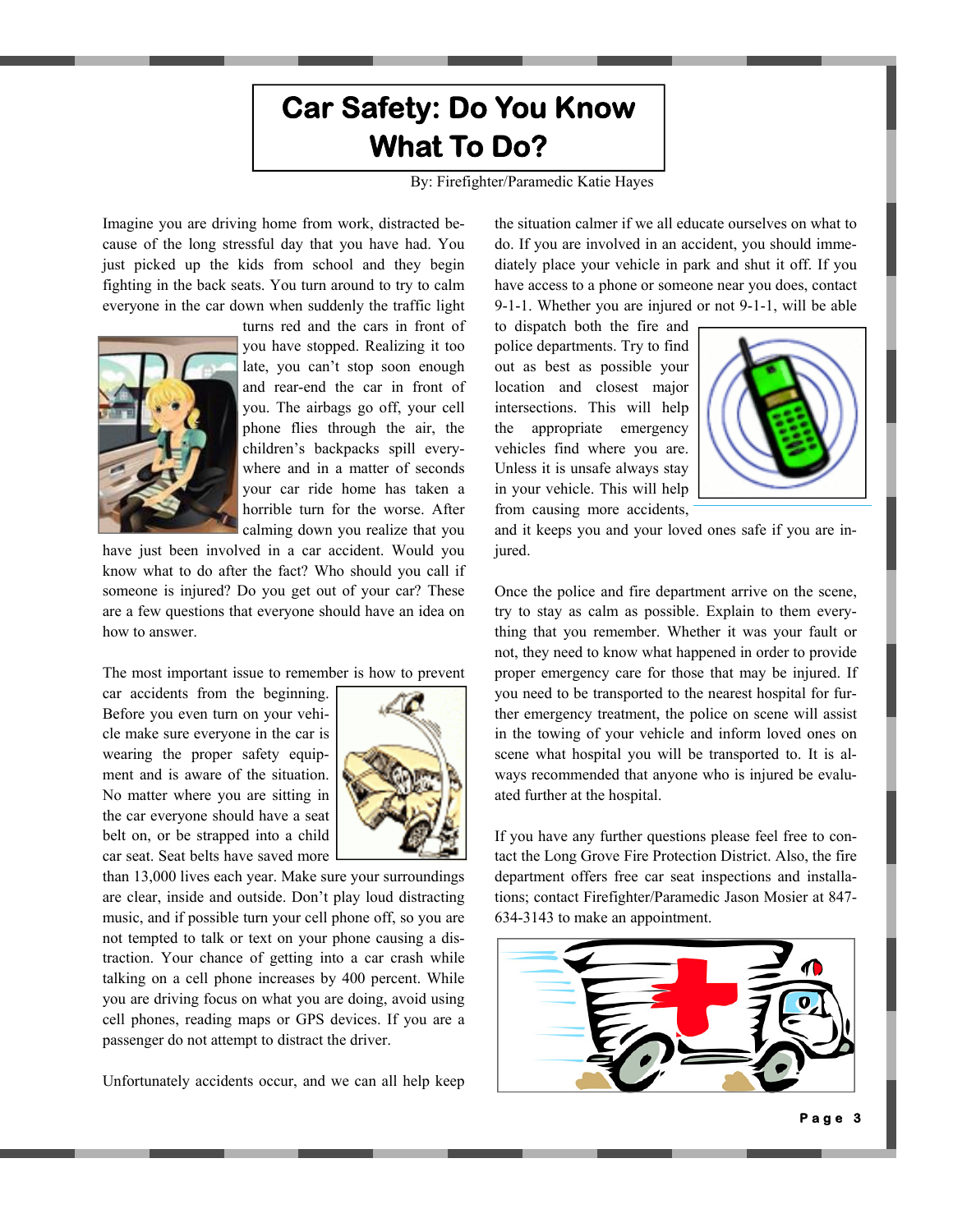# **Meet Our Fire Service Family...**

To do the best job possible, you have to hire the best. We are proud of our top personnel, so each newsletter will feature a few of our finest firefighters who are part of our team and fire service family.



Firefighter/Paramedic Dan Johnston began his fire service career in October of 2008. FF/PM Johnston started here by doing his ride time as a paramedic student at Northwest Community Hospital in Arlington Heights. After FF/PM Johnston completed paramedic school he attended the fire academy and was hired as a paid-on-call firefighter paramedic. In 2010 FF/PM Johnston began working here as a part time employee on a regular shift. During his training FF/PM Johnston worked in the emergency department at St. Alexis in Hoffman Estates. FF/PM Johnston still works in the emergency room at St. Alexis on a part time basis.

Since FF/PM Johnston has been here he has obtained his fire apparatus engineer certification and he is currently working on becoming a certified Fire Fighter III. FF/PM Johnston plans on continuing his education in the fire service.

When FF/PM Johnston isn't working he enjoys life outdoors hunting and fishing.



Firefighter/Paramedic Brian Niminski began in the fire service while he was in high school. He was enrolled in the Firefighter I program at Stevenson High School. Following high school FF/PM Niminski obtained an Associate Degree from College of Lake County. In 2007 FF/PM Niminski worked one season as a wildland firefighter in Vernal, Utah. He came back to Illinois where he attended emergency medical technician class and followed with paramedic school at Northwest Community Hospital in Arlington Heights. FF/PM Niminski completed paramedic school in 2009. FF/PM Niminski immediately went to the fire academy in Arlington Heights. FF/PM Niminski was hired by Long Grove in September of 2010 as a paid-oncall firefighter/paramedic.

When FF/PM Niminski is not working he owns an asphalt maintenance and snow plowing business. His leisure time is spent outdoors and playing hockey.

#### *(Continued from page 2)*

chance to deal with the emergency before a critical situation presents.

The second important contribution to safety by the Bureau is as a resource. Inspectors, by virtue of their primary jobs, are continually in the field. They get into far more buildings, are familiar with far more fire alarm or fire sprinkler systems, and meet many more business and building owners than the average emergency responder. It is incumbent upon them to pass along as much information as possible about the current condition, both temporary and permanent, of the buildings and systems in the district.

As the economic pinch increases, there is a temptation to reduce or in some cases, even eliminate funding for Fire Prevention Activities. LGFPD however has recognized the value that prevention makes to the overall mission of the District; *To Provide the Long Grove Fire Protection District and any recognized emergency agency requesting automatic/mutual aid with the safest, effective, efficient, comprehensive, and customer focused Fire, Rescue, and Emergency Medical Services possible.* We work for your safety every day.

**Page 4**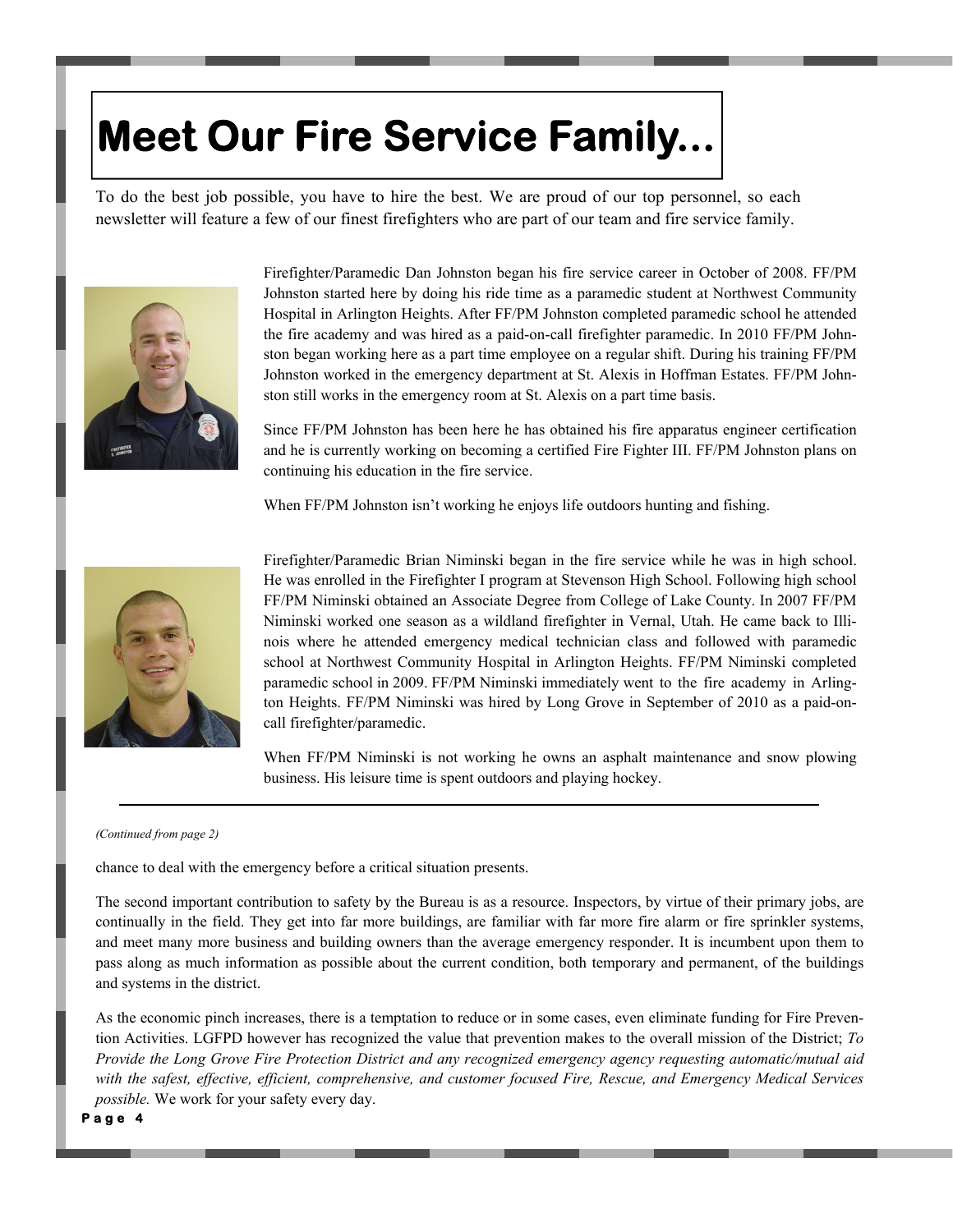## **It Doesn't Get Any More Realistic Than This!**

The LGFPD was fortunate enough to acquire the use of a 15 acre residential property to utilize for structure fire training purposes. The property is located at 1889 Checker Road in the Village of Long Grove. The LGFPD was allowed to conduct realistic and comprehensive training exercises on two of the four structures on the property through an agreement with the owner, Orren Pickell Designers and Builders out of Lake Bluff, Illinois.

Prior to any training taking place, the owner and LGFPD secured a series of required permits through the Village of Long Grove, Illinois Environmental Protection Agency and the Illinois Historic Preservation Agency.

Training began on the  $25<sup>th</sup>$  of August 2011 and culminated with the final burn down of the main single family



home on the property on the  $17<sup>th</sup>$  September 2011. Training was varied, of long duration and strenuous/ demanding. Sometimes exercises involved only LGFPD personnel and at times it involved multiple jurisdictions. Sometimes evolutions involved simulated fire conditions and other times it was actual live fire training, in a realistic but controlled hostile environment with multi-company operations taking place simultaneously.



fire training and they include but are not limited to: improved instructor abilities; better understanding of fire behavior; command/control/ coordination; safety officer responsibilities/duties; company officer responsibilities/duties; fire attack/ hoseline advancement; ventilation/saw operations; forcible entry/wall breaching; search/victim removal; backup hoseline duties/responsibilities; fire extension checks/overhaul operations; rapid intervention team duties/ responsibilities; fire personnel rehabilitation; fire apparatus engineering; rural water supply; and conducting fire operations in limited access areas. All I can say is it doesn't get any more realistic than this!

One interesting note, David A Lothspeich, the Village Manager for Long Grove was able to accompany fire personnel on one of the live fire room burn evolutions. Mr. Lothspeich was fitted for fire turnout gear and a mask and given a brief class on the use of a self-contained breathing apparatus. He was assigned a chief officer to keep a watchful eye over him and was escorted into the structure prior to the fire attack company making entry so he could observe the ignition team start a fire and observe the stages of fire behavior prior to extinguishment.

By: Chief Robert Turpel

Mr. Lothspeich had the following to say about his experience, "it was amazing how quickly the smoke and heat fills the room and how disoriented you can become. I have an increased appreciation towards what firefighters do and how tough their training is." Finally, Mr. Lothspeich stated, "I was able to take this experience back to my family and tell them how important it is to get out and stay out."

In closing, I would like to thank Orren Pickell Designers and Builders for giving the LGFPD this opportunity to conduct such awesome training. Second, I would like to thank my Board of Trustees for allowing me to conduct such intensive training and for all practical purposes expensive training. This venture, based on preliminary figures, was fairly expensive due to overtime costs for station coverage, instructors and mandated building preparation/materials based on the NFPA 1403 Live Fire Training Standard



however, it was worth every penny we spent. The live fire training experience you receive while conducting operations in a real structure cannot be duplicated. Thirdly, I would like to thank Mr. Lothspeich for his trust and support of the LGFPD.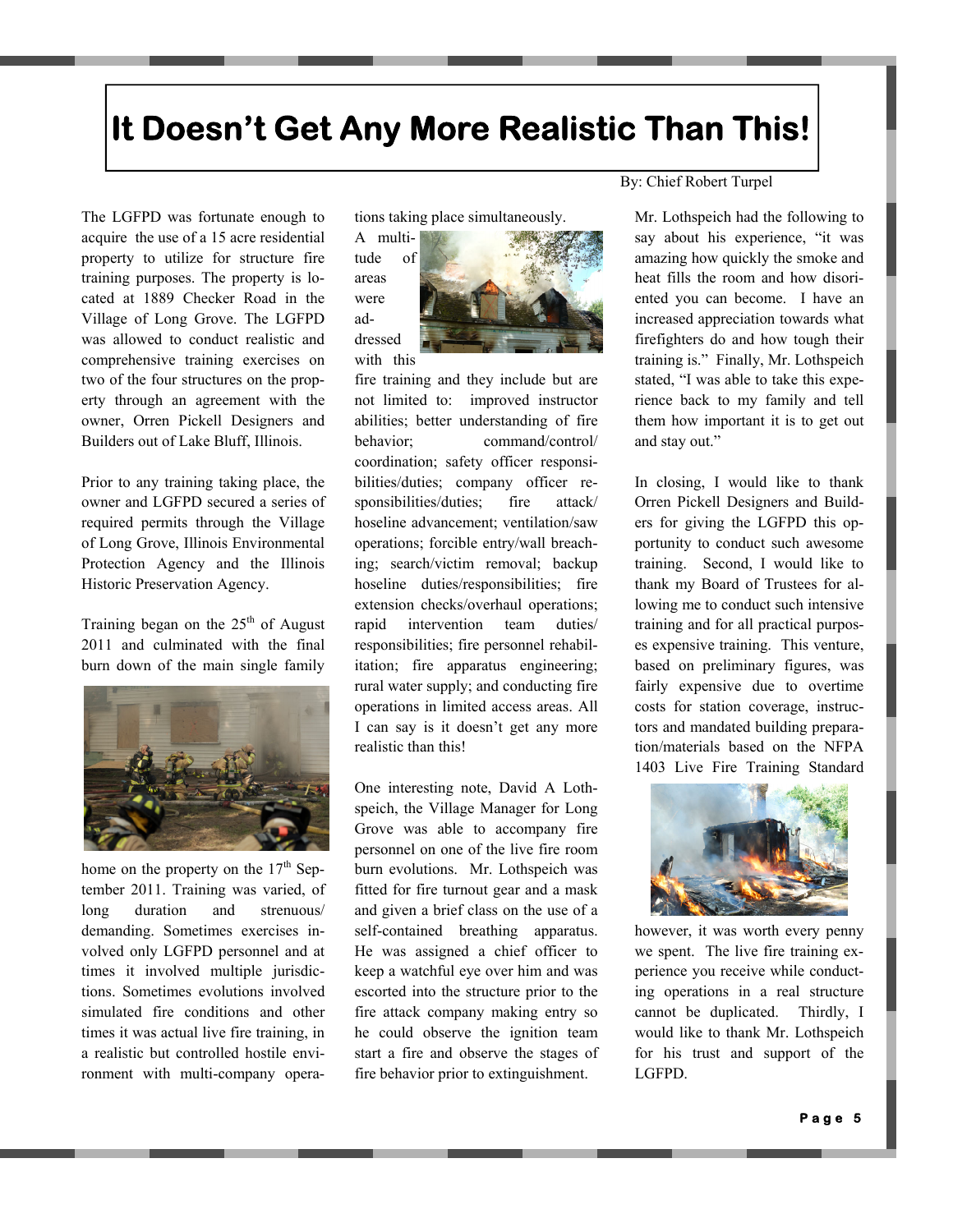### **Contact Information for Homes and Businesses**

### By: Inspector Mario Tristan

Murphy's Law states that, "If something can go wrong, it probably will go wrong and usually at the worst possible time." For a home or business owner that time is often when you are out of town or unavailable. This is just a quick reminder about the importance of being able to reach the home or business owner in an emergency. In this time of almost instantaneous communications, it's surprising to note that many times when emergencies occur, it takes quite a long time to reach the home or business owner to inform them of the situation concerning their building. This long delay when trying to reach home or business owners is almost always due to difficulty in obtaining correct and current contact infor-

mation and/or phone numbers. This can be remedied easily with just a few simple steps.

Many residences in this area are equipped with a residential sprinkler system. Many more have fire (and/or

burglar) alarm systems which are installed, maintained, and monitored by a private, "central station" company. If you have an alarm system installed in your home or business that is monitored by a company or service, please make sure that the phone numbers and contact information that the company has on file are current. The same is true for the numbers or information which you may have given to neighbors or family members. If LGFPD responds to your home or business, one of the first places we look for contact information is with your neighbors. On a similar subject, if you have exchanged keys with any of your family or neighbors please make sure that they have been updated as well.

One additional method for providing access for emergency responders while maintaining security for your business or residence is to install a Knox-Box. This is a lock box that is secured to the exterior of the building. The Knox-Box provides a secure exterior repository for entry keys to the building. The installation of a Knox-Box is designed to eliminate the need for a possible forced entry into your building. The Knox-Box system is the only system approved by the District for the purpose

of rapid entry into buildings. Only LGFPD has access to the keys in your Knox-Box. The keys for every Knox-Box are specific to each fire jurisdiction and will not work in any other fire district.

Keys to allow entry into the building are placed inside the Knox-Box by a representative of the District. The keys may then be used by emergency responders to gain access in the event of an emergency. The advantage to this arrangement is that entry may be accomplished in the event of an emergency, without incurring any damage to the structure as would be the case if forced entry were to be used.



The District recommends the use of a

Knox-Box as a way to facilitate access to emergency responders while still maintaining the security of your home or business. For information on how to purchase and install a Knox-Box, please contact a member of the Bureau at 847-634-3143.

## **Calendar of Events**

| November 3 | <b>CPR/AED Class</b>   |
|------------|------------------------|
| December 6 | <b>First Aid Class</b> |
| December 8 | <b>CPR/AED Class</b>   |
| January 5  | <b>CPR/AED Class</b>   |
| February 3 | <b>CPR/AED Class</b>   |
| March 6    | <b>First Aid Class</b> |
| March 8    | <b>CPR/AED Class</b>   |
| April 12   | <b>CPR/AED Class</b>   |
| May 3      | <b>CPR/AED Class</b>   |

Classes begin at 6 pm. Class fees are \$15 for residents of LGFPD, \$30 for non-residents. Call Katie for additional information 847-634-3143.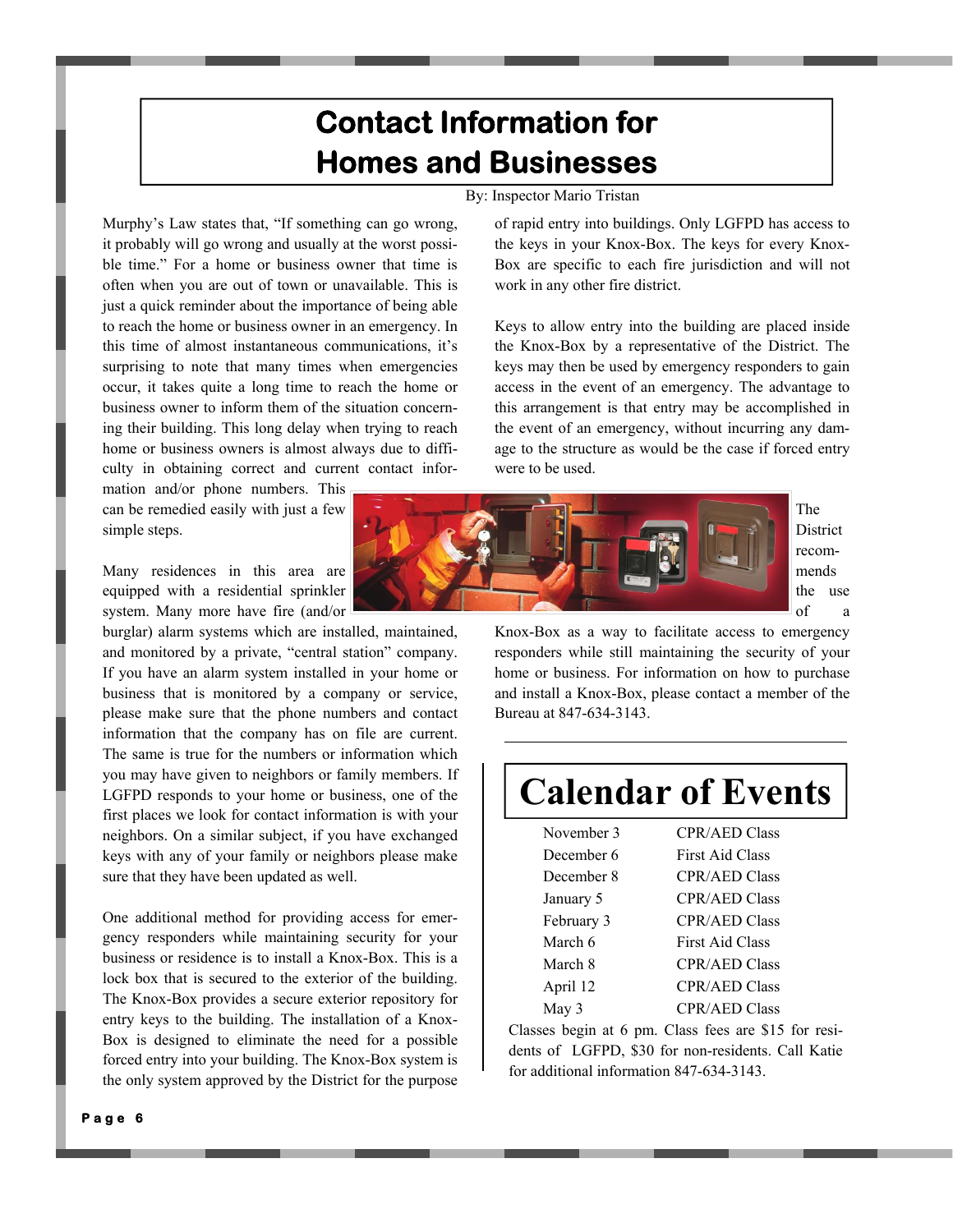## **"Chicken Little…The Sky Is Falling"**

That's what it felt like from 7 AM, 11 July 2011 to 7 AM, 12 July 2011. This turned out to be the busiest 24 hour shift in the history of LGFPD. Forty-one calls for service were answered during that 24-hour period. As you may recall, severe thunderstorms with extremely strong winds struck the area causing wide spread damage and injuries.

The LGFPD with assistance from the Lake County Sheriffs Police and the South Lake County Regional Community Emergency Response Team (SLCR CERT) handled 29 storm related calls. These included responses for: trees down blocking the roadway; a tree down on a home; wires down; low hanging wires; trouble fire alarms; supervisory alarms; automatic fire alarms; electrical problems in the home; a car accident due to traffic lights being out from a power failure; a person stuck in the elevator; and a mutual aid response to the Beach Park Fire Depart-

### By Chief Robert Turpel

ment for multiple problems arising from being hit by a microburst.

Twelve other calls for service that were non-storm related in nature were responded to during this time frame. They consisted of: a car accident; carbon monoxide detector activations; abdominal pain; stroke; battery patient; fever; injuries from a fall; odor of burning inside a home; a residential lockout; and a mutual aid request to the Libertyville Fire Department for a structure fire in their jurisdiction.

It was an extremely busy shift for District personnel, our local CERT and law enforcement however, comprehensive planning and training paid off as usual and the multiple incidents were handled efficiently, effectively and most important, safely.

### **FAQ: What is a Trauma Center and What is the Difference Between a Level 1 and a Level 2?**

A trauma center is a hospital equipped to provide comprehensive emergency medical services to patients suffering traumatic injuries. Trauma centers grew into existence out of the realization that traumatic injury is a disease process unto itself requiring specialized and experienced multidisciplinary treatment and specialized resources.

### **Level I**

A Level I trauma center provides the highest level of surgical care to trauma patients. Being treated at a Level I trauma center increases a seriously injured patient's chances of survival by an estimated 20 to 25 percent. It has a full  $\blacksquare$ range of specialists and equipment available 24 hours a day and admits a minimum required annual volume of severely injured patients. A Level I trauma center

is required to have a certain number of trauma surgeons, emergency physicians and anesthesiologists on duty 24 hours a day at the hospital, including 24 hour laboratory services in house. Other specialties (such as orthopedic surgery, neurosurgery, plastic surgery, oral and maxillofacial surgery, ophthalmologic) are on call and must arrive at the hospital to treat the patient within 60 minutes after notification that their services are needed. Additionally, a Level I center has a program of research, is a leader in trauma education and injury prevention, and is a referral resource for communities in nearby regions.

### **Level II**

A Level II trauma center is required to have emergency physicians on duty 24 hours a day at the hospital. Specialists like trauma surgeons, anesthesiologists, orthopedic surgery, neurosurgery, plastic surgery, oral and maxillofacial surgery, ophthalmologic are on call and must arrive at the hospital to treat the patient within 60 minutes after notification that their services are needed. These

> institutions are not required to have an ongoing program of research or a surgical residency program.

By Battalion Chief Marc Small

In our area we have two Level I trauma centers, they are Condell Medical Center in Libertyville and Lutheran General Hospital in Park Ridge. Most of our patients that require Level I treatment will be taken to Condell due to its closeness to us. Some other communities may

use aero medical helicopters to transport trauma patients to these specialty hospitals. Since we can get to either hospital within 30 minutes we use helicopters only on rare occasions.

We also transport to several Level II trauma centers; Northwest Community Hospital in Arlington Heights, Alexian Brothers Medical Center in Elk Grove, Good Shepard Hospital in Barrington, Glenbrook Hospital in Glenview, Lake Forest Hospital in Lake Forest, and Highland Park Hospital in Highland Park.